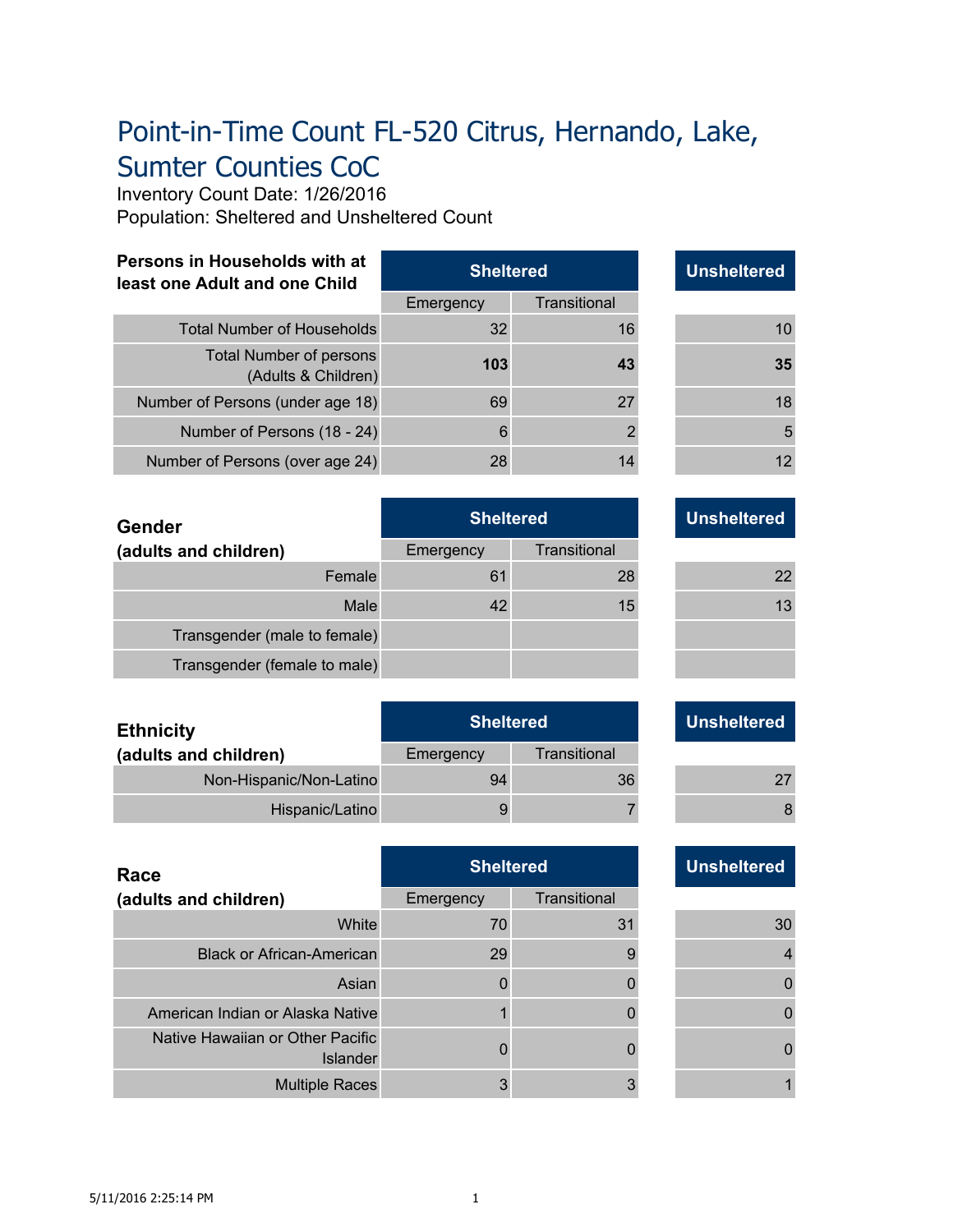#### Inventory Count Date: 1/26/2016 Population: Sheltered and Unsheltered Count

## **Persons in Households with only Children**

|                                            | <b>Sheltered</b> |              |  | Unsheltered | Total |
|--------------------------------------------|------------------|--------------|--|-------------|-------|
|                                            | Emergency        | Transitional |  |             |       |
| <b>Total Number of Households</b>          |                  |              |  |             |       |
| Total Number of children<br>(under age 18) |                  |              |  |             |       |

| <b>Gender</b>                   | <b>Sheltered</b> |              | <b>Unsheltered</b> | <b>Total</b> |
|---------------------------------|------------------|--------------|--------------------|--------------|
| (adults and children)           | Emergency        | Transitional |                    |              |
| Female                          |                  |              |                    | O            |
| Male                            |                  |              |                    | O            |
| Transgender<br>(male to female) |                  |              |                    |              |
| Transgender<br>(female to male) |                  |              |                    |              |

| <b>Ethnicity</b>        | <b>Sheltered</b> |              | <b>Unsheltered</b> | Total |          |
|-------------------------|------------------|--------------|--------------------|-------|----------|
| (adults and children)   | Emergency        | Transitional |                    |       |          |
| Non-Hispanic/Non-Latino |                  |              |                    |       | n        |
| Hispanic/Latino         |                  |              |                    |       | $\Omega$ |

| Race                                         | <b>Sheltered</b> |              | <b>Unsheltered</b> | <b>Total</b> |
|----------------------------------------------|------------------|--------------|--------------------|--------------|
| (adults and children)                        | Emergency        | Transitional |                    |              |
| White                                        |                  |              |                    |              |
| <b>Black or African-American</b>             |                  |              |                    | n            |
| Asian                                        |                  |              |                    | O            |
| American Indian or Alaska<br><b>Native</b>   |                  |              |                    |              |
| Native Hawaiian or Other<br>Pacific Islander |                  |              |                    |              |
| <b>Multiple Races</b>                        |                  |              |                    |              |

| <b>Unsheltered</b> | <b>Total</b> |
|--------------------|--------------|
| O                  |              |
| 0                  |              |

| <b>Unsheltered</b> | <b>Total</b> |
|--------------------|--------------|
| $\overline{0}$     | 0            |
| 0                  | 0            |
|                    | 0            |
|                    |              |

| <b>Unsheltered</b> | <b>Total</b> |
|--------------------|--------------|
|                    |              |
| 0                  |              |
| 0                  |              |

| <b>Unsheltered</b> | <b>Total</b> |
|--------------------|--------------|
|                    |              |
| 0                  | 0            |
| $\mathbf{0}$       | 0            |
| $\overline{0}$     | 0            |
| $\overline{0}$     | 0            |
| $\overline{0}$     | 0            |
| 0                  |              |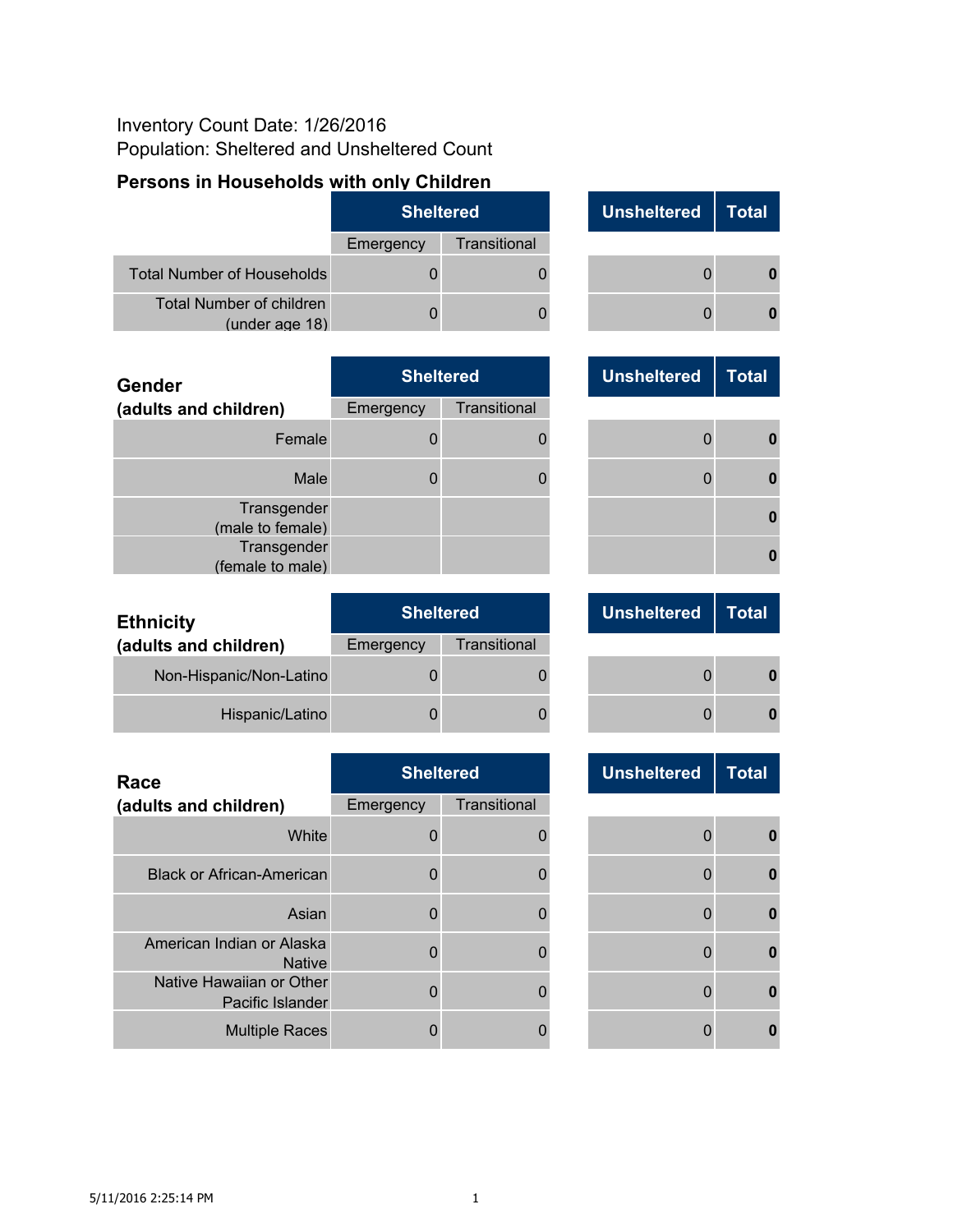## Inventory Count Date: 1/26/2016 Population: Sheltered and Unsheltered Count

| <b>Persons in Households</b><br>without Children | <b>Sheltered</b> |              |            | <b>Unsheltered</b> | <b>Total</b> |
|--------------------------------------------------|------------------|--------------|------------|--------------------|--------------|
|                                                  | Emergency        | Transitional | Safe Haven |                    |              |
| <b>Total Number of Households</b>                | 82               | 74           |            | 223                | 379          |
| <b>Total Number of persons</b><br>(Adults)       | 83               | 74           |            | 257                | 414          |
| Number of Persons (18 - 24)                      | 10 <sup>°</sup>  | 5            |            | 18                 | 33           |
| Number of Persons<br>(over age $24$ )            | 73               | 69           |            | 239                | 381          |

| <b>Gender</b>                |           | <b>Sheltered</b> | <b>Unsheltered</b> | <b>Total</b> |     |
|------------------------------|-----------|------------------|--------------------|--------------|-----|
| (adults and children)        | Emergency | Transitional     | Safe Haven         |              |     |
| Female                       | 37        | 26               |                    | 61           | 124 |
| Male                         | 46        | 48               | Ü                  | 196          | 290 |
| Transgender (male to female) |           |                  |                    |              |     |
| Transgender (female to male) |           |                  |                    |              |     |

| <b>Ethnicity</b>        |           | <b>Sheltered</b> | <b>Unsheltered</b> | <b>Total</b> |     |
|-------------------------|-----------|------------------|--------------------|--------------|-----|
| (adults and children)   | Emergency | Transitional     | Safe Haven         |              |     |
| Non-Hispanic/Non-Latino | 82        | 67               |                    | 239          | 388 |
| Hispanic/Latino         |           |                  |                    | 18           | 26  |

| Race                                         |           | <b>Sheltered</b> | <b>Unsheltered</b> | <b>Total</b> |     |
|----------------------------------------------|-----------|------------------|--------------------|--------------|-----|
| (adults and children)                        | Emergency | Transitional     | Safe Haven         |              |     |
| White                                        | 68        | 66               |                    | 218          | 352 |
| <b>Black or African-American</b>             | 12        |                  |                    | 32           | 51  |
| Asian                                        |           |                  |                    |              |     |
| American Indian or Alaska<br><b>Native</b>   |           |                  |                    |              |     |
| Native Hawaiian or Other<br>Pacific Islander |           |                  |                    |              |     |
| <b>Multiple Races</b>                        |           |                  |                    | 5            |     |